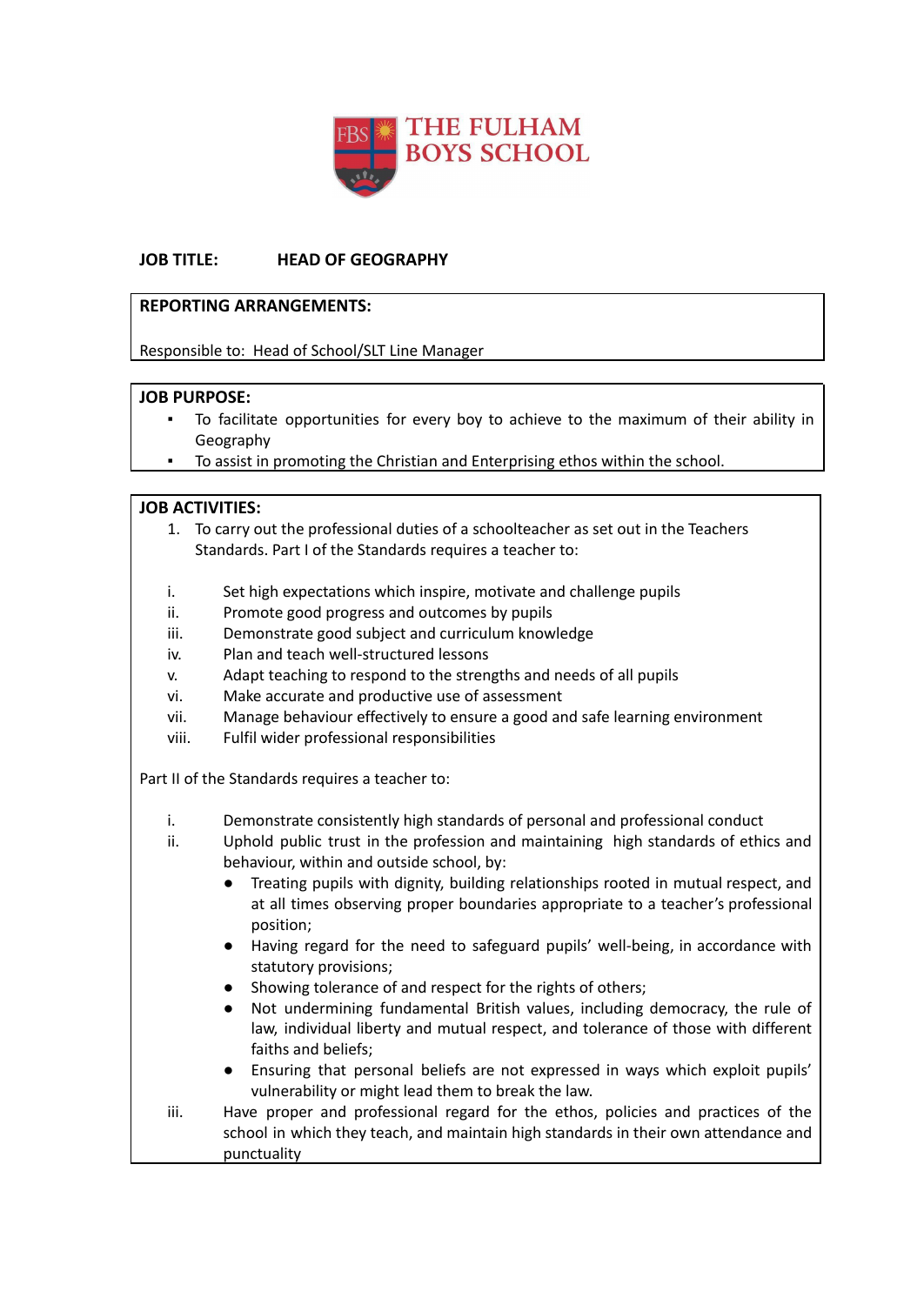- iv. Have an understanding of, and always act within, the statutory frameworks which set out their professional duties and responsibilities.
- 2. To carry out the professional duties and responsibilities as outlined in the remainder of this Job Description

#### **DUTIES AND RESPONSIBILITIES AS A TEACHER:**

- Be a positive role model in terms of behaviour, work and attitudes.
- Set high standards of work and behaviour in the class and all other areas of the school
- Plan for progression across the age and ability range you teach, designing effective lessons and assisting with programmes of study in accordance with the needs of individual learners.
- Teach challenging, stimulating, well organised lessons, using an appropriate range of teaching strategies which meet individual learners' needs and 'bring out the best in boys'
- Use an appropriate range of observation, assessment, monitoring and recording strategies as a basis for setting challenging learning objectives and monitoring boys' progress and levels of attainment.
- Provide timely accurate and constructive feedback on boys' attainment, progress and areas for development.
- Deliver the Programmes of Study for the subject that will engage boys and equip them to achieve the highest grades in Geography at GCSE and A Level standard
- To use appropriate data to effectively set high expectations for all boys
- To work with the Additional Learning Needs Team to ensure boys' additional and special needs are met.
- To develop effective working relationships with all teachers, parents, senior managers and governors.

| DUTIES AND RESPONSIBILITIES AS HEAD OF GEOGRAPHY: |                                                                                                                                                                                                                 |
|---------------------------------------------------|-----------------------------------------------------------------------------------------------------------------------------------------------------------------------------------------------------------------|
| $\bullet$                                         | To establish a vision for the Geography Department that is built upon the<br>Christian faith, nurtures enterprise and brings out the best in boys.                                                              |
| $\bullet$                                         | To establish, develop and implement policy and Programmes of Study for the<br>subject that will engage boys and equip them to achieve the highest grades in<br>Geography at GCSE and A Level.                   |
| $\bullet$                                         | To remain up to date with subject developments and requirements                                                                                                                                                 |
| $\bullet$                                         | Departmental self-evaluation and development planning.                                                                                                                                                          |
| $\bullet$<br>progress                             | To use appropriate data effectively to enable all boys to make outstanding                                                                                                                                      |
| $\bullet$                                         | To monitor the departments resources and capitation. To ensure the<br>department works within its budget and that resources are used in the most<br>efficient manner that reflects the needs of the curriculum. |
| $\bullet$                                         | To create and maintain a stimulating learning environment within the<br>departmental area including the corridors.                                                                                              |
| $\bullet$<br>are properly assessed.               | To ensure that there is a safe working and learning environment in which risks                                                                                                                                  |
| $\bullet$                                         | To ensure that departmental structures and procedures are clearly defined in<br>the Departmental Handbook.                                                                                                      |
| $\bullet$                                         | To ensure that all departmental deadlines are met                                                                                                                                                               |
|                                                   | To deploy effectively staff within the department.                                                                                                                                                              |